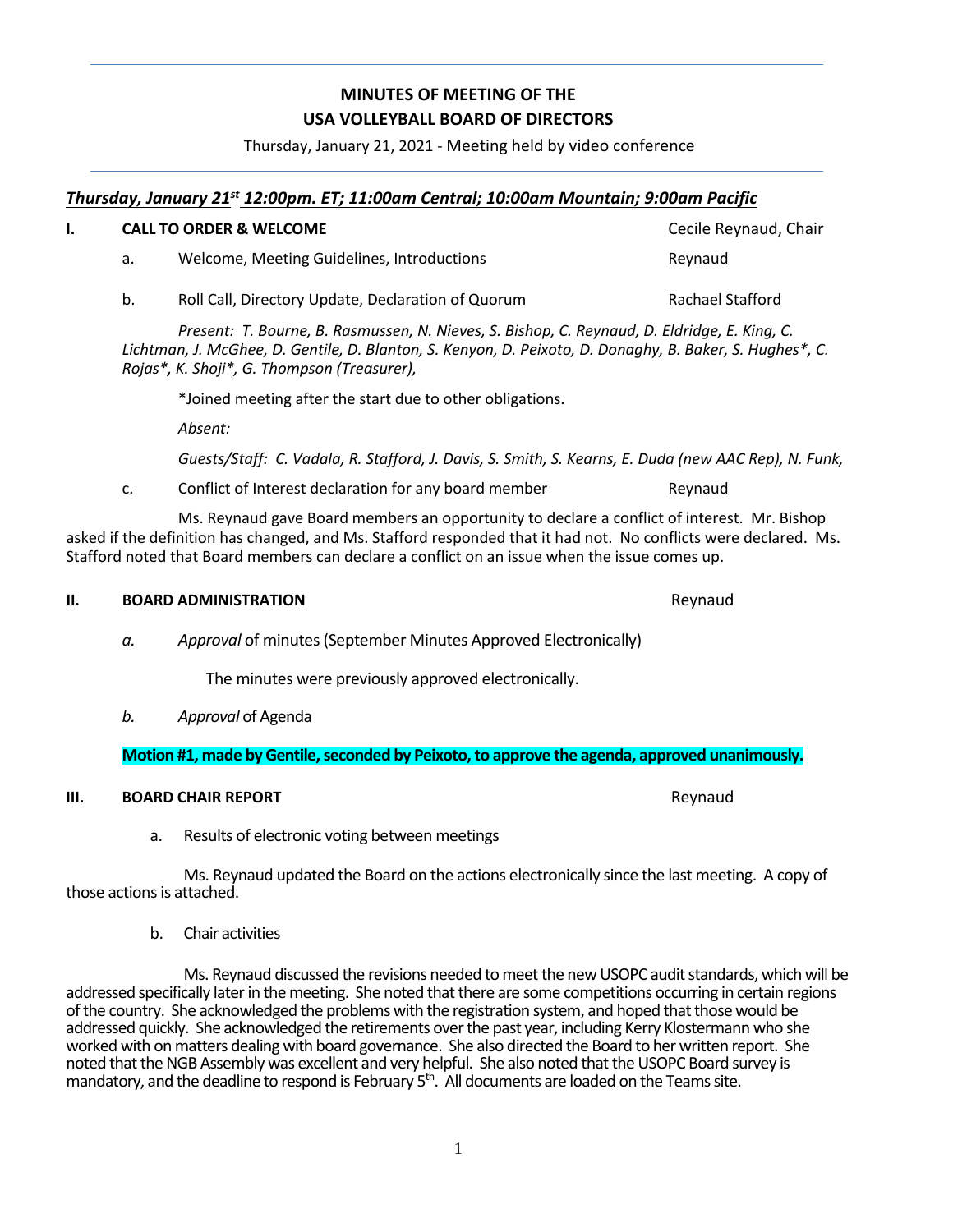#### **IV. CEO REPORT** Jamie Davis

Mr. Davis also emphasized the need to have 100% Board response to the USOPC survey, as USAV will be graded on the response level.

Mr. Davis also noted that his report can be found online.

Mr. Davis then walked the Board through a Power Point Presentation on the 2021 Mantra. He noted that in 2018 USAV adopted a mantra to become more proactive and less reactive. Given COVID and other developments, he introduced a new 2021 Mantra: Agility = Stability. USAV will work to become a more agile organization with an agile culture. For volleyball to thrive, then all levels of the sport must be agile.

As of the end of December, Total Memberships are 263,288, which is down 22% from the prior year. Full memberships are 229,688, which is down 28%. This is largely due to COVID. He noted some Regions are feeling this decrease more than others. Mr. Bishop asked how much of the decrease is due to COVID. Mr. Davis responded that he cannot really quantify this, but he thinks most of the decrease is due to COVID. Ms. Reynaud asked if there is a mechanism to track this by Region. Mr. Davis responded that the National Office has this information, and he agreed to forward that to the Board.

Mr. Davis reported that USAV continues to work with SportsEngine as a priority to fix the issues encountered with the new MMS. The system is working, but there are some issues to fix. He thanked the Regions for helping to establish strike teams to zero in on the issues that need to be addressed. Additional staffing resources from other departments have been moved to support this effort.

He then discussed officials. He noted that USAV has worked hard on communicating with that community. USAV has created a new newsletter called "For the Love" to address this as well as GoTo Meetings for officials.

USAV has launched a new platform for USAV Academy, and this worked very well with no crashes during the holidays.

Coaching education is being revamped, and this is underway. The plan is for a new head of Coaching Education to be hired in Q1 of 2021.

On SafeSport, the new MAAPP must be in full effect on January 1, 2022, but because of USAV's season, USAV will be in compliance at the beginning of the 2021/22 season. USAV had 22 cases reported to the Center in 2020, which is down from 34 of the prior year, and there have been four Regional cases reported, which is down from the 13 reported cases in 2019. He noted that lower membership may be affecting these decreases.

On Diversity Equity and Inclusion, a staff committee was established that continues to actively meet and implement training and initiatives. He also discussed the 21-week challenge awareness initiative. USAV is participating with the USOPC on the newly formed Standing Committees for Social Justice Reform. He also discussed the USOPC's new policy to allow peaceful protest during the Olympics, which is in conflict with IOC Rule 50. USAV will not be adopting its own policy at this time, as it is likely to be dictated by the IOC.

National Team Development – Peter Vint and his team have done a revamp, which includes eliminating tryouts and instead using a nationwide scouting program. There is now an exclusive focus on post-pubescent athletes (U-15 and older). There will also be an online NTDP Academy Learning series dedicated to the holistic development of athletes. The plans have been shared and discussed with various stakeholders.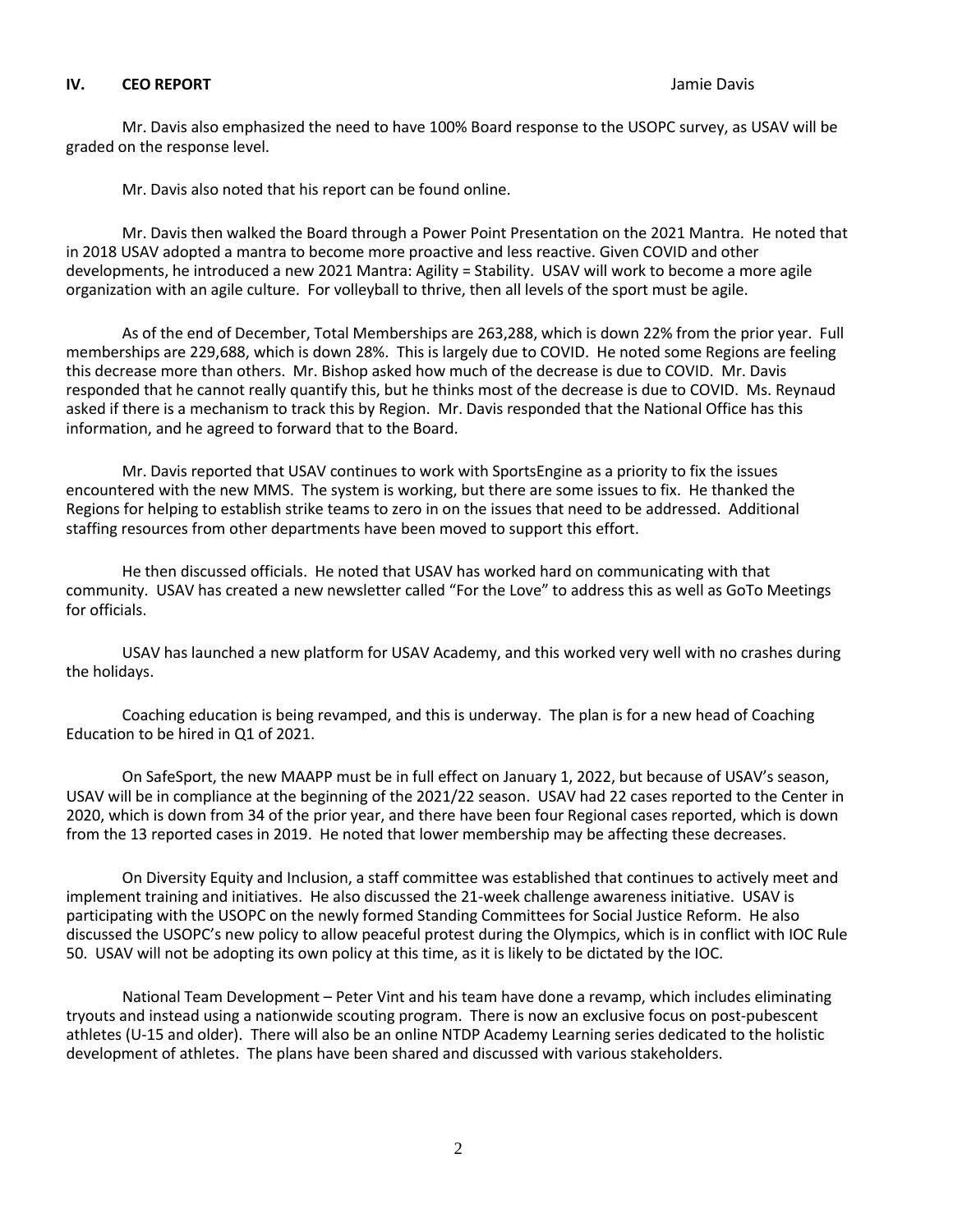The National Beach Tour will roll out in May. The Beach Community of the RVA has been very helpful in this. There are 33 BNQs contracted for this year, which is up from 25 last year. The NBT Championship Venue is still TBD due to beach permit issues in California. USAV does have backup plans outside of California if needed.

Many Indoor Qualifiers have been changing dates due to COVID and venue restrictions. USAV is updating these dates as they arise. USAV implemented a new convenience cancellation policy with TTS (travel partner) which significantly reduces the risk of hotel cancellation for teams. This has been very well received. This involves an upfront charge and there is a greater opportunity to cancel hotel rooms.

He then walked through the schedule of Indoor Championship Events and the estimated teams expected at each event.

He then showed the Board the new rebrand for the USAV Championships, which is meant to create a consistent look and feel across the Championships, with some variations for the different Championships and the hosting city. Mr. Davis is very pleased with this effort.

The National Teams – virtually all MNT and WNT Indoor players have gone overseas to compete, and so far, all are injury free. FIVB beach qualifying procedures for Tokyo remain in question. USAV is expecting the new calendar to be released within the coming weeks. For sitting, the Men's last chance qualifier has been moved to Duisburg, Germany from May 31 through June 4. The Women have already qualified. On Beach ParaVolley, Mr. Davis announced a partnership with the Florida Region and the Norelli Family Foundation to make Hickory Point a national training center for BPV. Mr. Bishop discussed some of the plans for the national training center. Mr. Davis noted his hopes to have BPV added to the LA Games in 2028.

For the Volleyball Nation League, the Women are scheduled to play in the US on June 1-3 in Wichita, Kansas, and the Men are scheduled from May 14-16 in Evansville, Indiana, but per FIVB, this may not be possible due to the pandemic. FIVB is exploring contingency plans, including bubbles. NORCECA events remain uncertain. The Olympics and Paralympics are still planned for this summer (July 23 – August 8 for the Olympics and August 25 through September 5 for the Paralympics).

The Athletes Unlimited pro league commences in Dallas on February 27<sup>th</sup>. AU did launch its softball league this past summer. The leagues are run by players and uses a new format where individuals earn points at the end of a match, and there is a redraft of teams on a weekly basis. Ms. Lichtman noted that the matches are scheduled to be aired by Fox Sports and CBS Sports. The plan is that there will not be spectators for the time being. USAV will be getting PSAs in the broadcasts.

On the Digital side, USAV has relaunched usavolleyball.org. Mr. Davis noted it took four years of planning, and it is fantastic. He complimented the staff for their work on this, and noted that USAV now controls its own destiny digitally. USAVolleyballShop.com was relaunched on September 1 with Dyehard Fan Supply, and Mr. Davis is excited about the growth on that front. BallerTV is USAV's new partner for streaming matches at Championship events and the Sunshine Classic. USAV has also expanded TikTok to our social footprint as of this fall. We have 62,000 followers with 6.6 million views on TikTok.

With respect to sponsorships, it is a challenging environment, but we did a one-year deal with Adidas and long term deals with our other partners, including a new deal with Hyperice.

USAV has a new partnership with SLOCOACH, One on One, which provides a private volleyball instruction platform for national team coaches and athletes to help ordinary volleyball players and to charge for those services. The plan is to launch this in the next few weeks. Athletes and coaches determine their own pricing and how much they want to work. Mr. Gentile noted that a lot of clubs manage lessons as a revenue source, so USAV will need to work with those clubs to avoid conflicts and sensitivities. Mr. Davis acknowledged this, but noted that there are different markets, as One on One is not live instruction in a gym, while that is what clubs offer.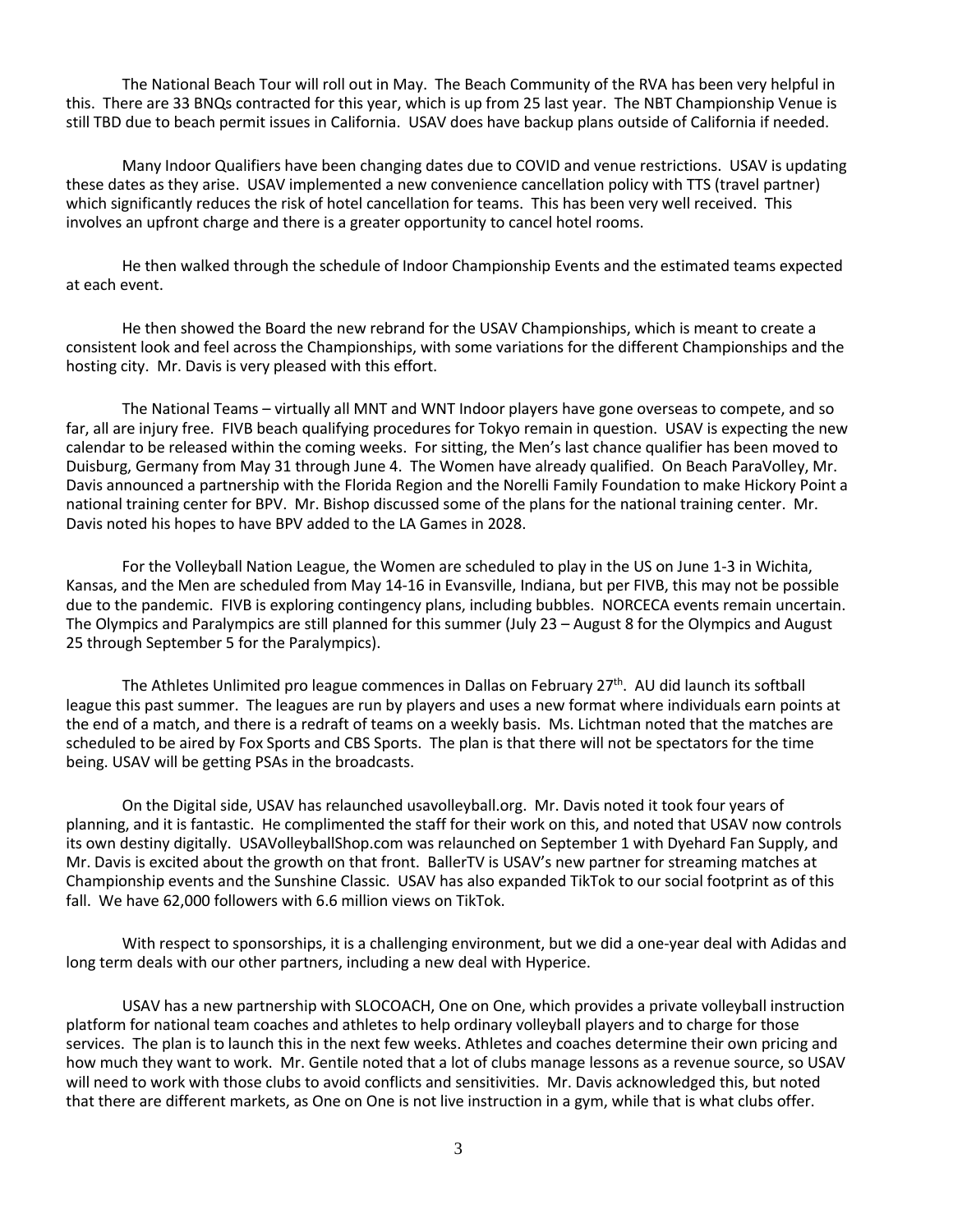Mr. Davis reported on progress on a national facility. USAV is still looking at a number of opportunities in parallel for the different disciplines, including the U.S. Performance Center in North Carolina. We have signed long-term leases in Edmond, OK, Torrance, CA with ability to terminate early. Mr. Davis is also confident that we will be able to extend the lease in Anaheim if we want, although details are still being worked out.

Mr. Davis also reported on yesterday's NGB Council meeting with Sarah Hirshland of the USOPC. She said that (i) she is confident there will be a Games, and (ii) it will be different than any other Games ever held. She did not give many details. He did express concern about a recent poll in Japan where 80% oppose the Olympics coming to Tokyo in 2021.

# **V. AUDIT, FINANCE & BUDGET COMMITTEE REPORT George Thompson,**

# a. 2021 Budget

Mr. Thompson noted that the Board, in December, approved the 2021 Budget. He also noted that the AFB's goal is to lead and exceed in all areas identified by the USOPC, which will result in AFB meeting each quarter.

# VI. FOUNDATION REPORT **FOUNDATION REPORT CECILE Reynaud**/

Mr. Peterson reported that the Foundation has expanded the Board size from seven to 11, including several exciting new Board members. There are three new Board Committees – Fundraising and Development, Alumni Relations, and Investment. There is a focus on growing the fund so it can spin off greater revenues for USAV. Goals include (i) increasing diversity and inclusiveness on the Board, which has already started, (ii) focusing on raising funds, (iii) continuing successful oversight of funds, (iv) engaging USAV alumni, and (v) increasing awareness of the sport, particularly where it is less prevalent, and increasing diversity in the sport.

# **VII. ATHLETE REPORTS**

a. Indoor. Lichtman/Shoji

Ms. Lichtman noted that most athletes are overseas, and all seasons are continuing. There have been no major injuries so far. A handful of women are training in Anaheim, mostly those coming off the season in China. Mr. Davis reported that USAV is very vocally supporting some sort of VNL play. Two years without such play would not be good leading up to an Olympics. Mr. Reynaud noted that, under new changes, athletes should represent 1/3 of the Board, and it is important for athletes to feel comfortable with all aspects discussed by the Board. Athlete viewpoints are very important.

Ms. Hughes reported that most teams are back to training over the last two weeks, and they are grateful to have the training center in Torrance open. FIVB has not released a schedule of competitions. There is talk of a men's event in Doha, and there is an effort to organize a tournament for the women, as well, although that may be challenging. Mr. Davis reported that FIVB has said that, if there are any restrictions on any one country coming into that area, then they cannot award Olympic points at that event. There is also talk about a "Beach bubble" being organized to hold tournaments.

Mr. Rasmussen reported that he is very happy to have Nicky on the Board, as he has been pushing for this for a long time. The Men are getting ready for the qualifier. It will be a challenging tournament,

c. Sitting. Sitting. Subset of the state of the state of the state of the state of the state of the state of the state of the state of the state of the state of the state of the state of the state of the state of the state

Mark Peterson

b. Beach. **Beach.** Beach and the set of the set of the set of the set of the set of the set of the set of the set of the set of the set of the set of the set of the set of the set of the set of the set of the set of the se

Treasurer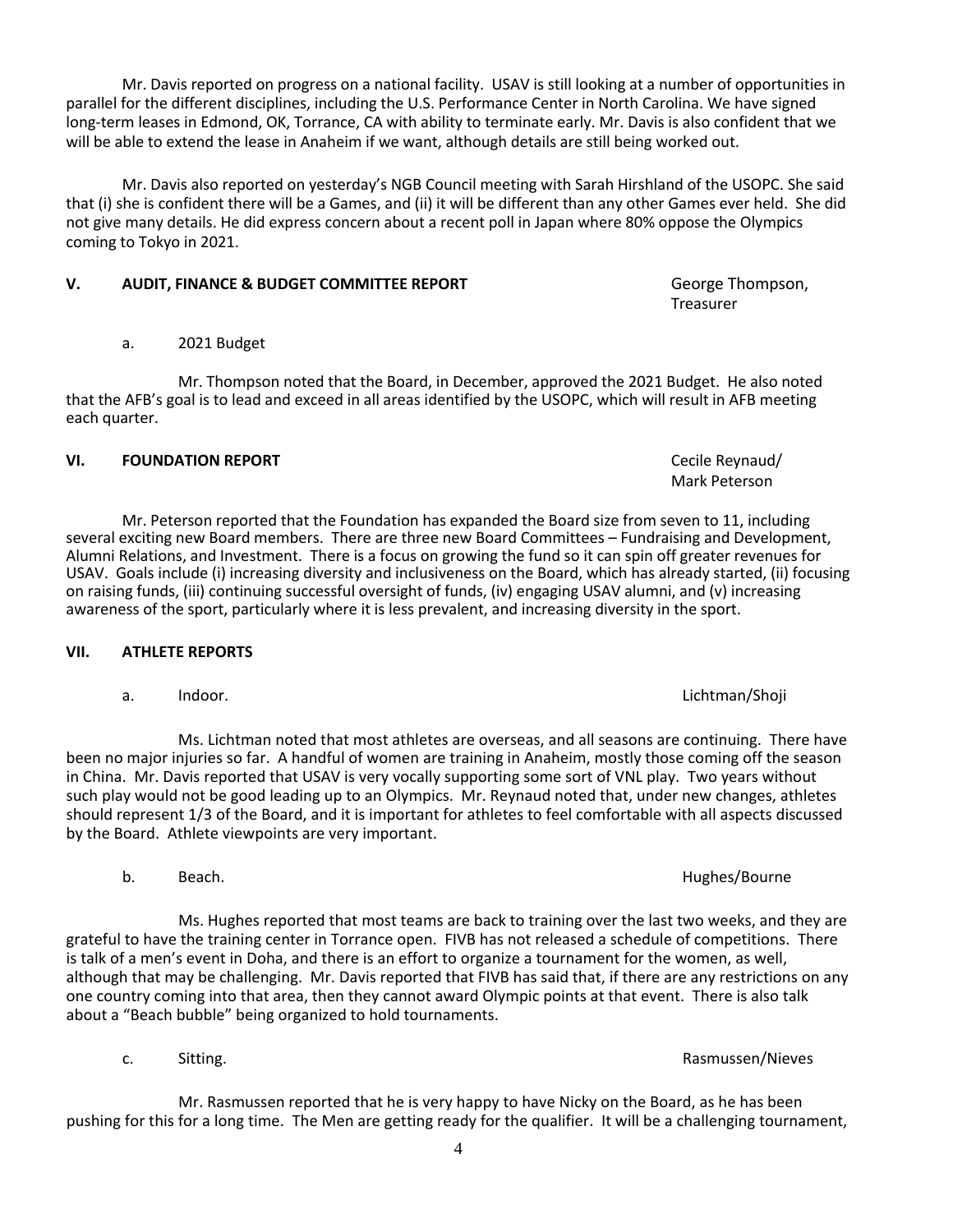but they will be prepared. There have been questions from the men about funding and training in case they do not qualify. Mr. Rasmussen will communicate with them on these issues. Ms. Nieves reported that the Women are excited for 2021. There is no camp in January due to increasing COVID cases in Oklahoma, and the expectation is that there will be a camp in February.

#### d. USOPC AAC Duda and the second service of the service of the service of the service of the Duda

Eric Duda, the USOPC AAC Representative, noted that the next AAC meeting will be held in February. At the last meeting in December (Mr. Duda had not been elected yet), the Council for Racial Justice recommended that two IOC rules need to be changed with respect to athlete free speech. The CRJ made two recommendations that the USOPC have rules on what is a proper demonstration with no consequences for those who decide to protest appropriately, and if someone decides to protest outside of the allowed area he or she could be punished, but it would be limited to that athlete only. Also, the AAC addressed the issue of Russian athletes. On December 17th, CAS made a ruling allowing Russian athletes to participate, and the AAC made a statement about this issue.

#### **VIII. BYLAWS & GOVERNANCE**

- a. Board Policy Updates
	- i. Review & approval Stafford/Andy Reitinger
		- By-law edits/changes *Approval* Stafford/Andy Reitinger

Mr. Reitinger reported that references to "registrants" were changed to "membership." They also updated the 33.3% athlete representation by adding the Women's Sitting Representative. There is also reference to dual membership, which makes an individual a member in both USAV and the Region. Mr. Eldredge noted that some suggestions came in over the weekend, and those will be addressed later. He stated that the point of dual membership is not to change anything, but to reflect what has been going on.

**Motion #2, coming from the Committee, to approve the Bylaws amendments (attached to these minutes), approved unanimously.**

• Operating code changes **-** *30-day waiver & Approval*

Mr. Reitinger explained that most of the changes to the Operating Code were done to bring it into harmony with the Bylaws. SafeSport language was updated to comply with the Center's language. Wording for the dual membership was included, and the age group definition was amended. Ms. Donaghy raised a concern about inconsistencies in the Operating Code and the need to address some language, particularly in Section 5.02(C). Mr. Baker and Mr. Reitinger agreed that these items should be addressed and will be revised for Board consideration in the next several weeks. Directors are asked to forward comments and proposed changes to Andy Reitinger and/or Rachael Stafford.

**Motion #3, made by Gentile, seconded by Rojas, to waive the 30-day rule for the Operating Code amendments, approved 12-1.**

**Motion #4, made by Baker, seconded by Rojas, to approve the Operating Code amendments (attached to these minutes), with references to Adaptive Sports being changed to Sitting and Beach ParaVolley, approved unanimously.**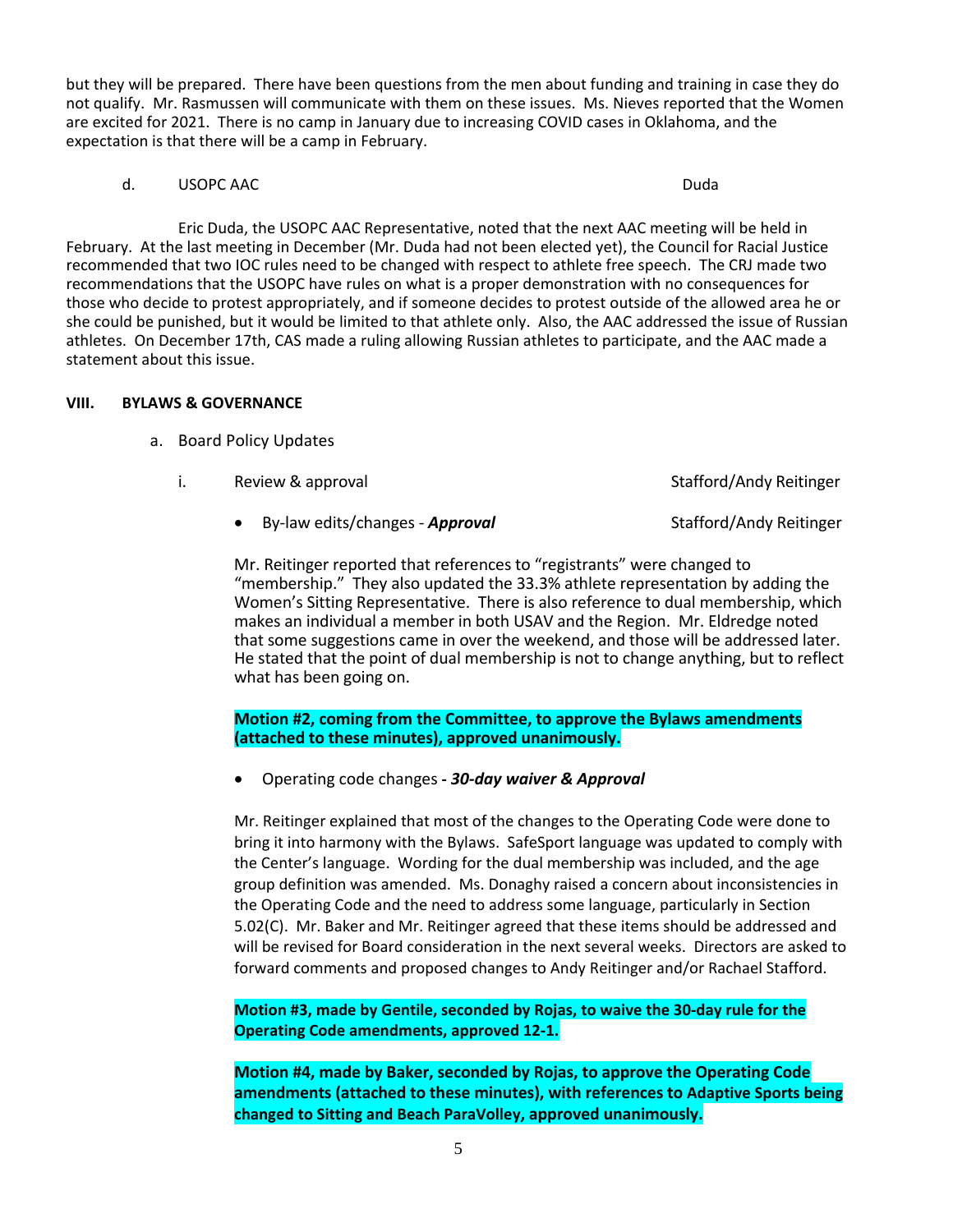- ii. Assembly & constituent reports
	- 1. Junior Assembly Report **David Gentile**

Mr. Gentile noted that no meeting has occurred since the last Board meeting. There is a February "touch base" meeting scheduled. Mr. Gentile is working with Mr. Davis and Ms. Lichtman on a quarterly communication to juniors.

2. RVAA Assembly Report Donaghy/Peixoto/Baker Region Standards Update

These reports were submitted online. Mr. Baker noted that several regional policies and procedures were drafted in response to the USOPC Audit Guidelines.

3. Officials Assembly Report Carlos Rodriguez

This report was submitted online. Mr. Kenyon reported that the Officials Assembly has been working hard to get all of the representative spots filled (the last spot will be filled shortly), which will allow the Assembly to spend 2021 focusing on growth.

| 4. | International Athletes Assembly Report | Katie Holloway/ |
|----|----------------------------------------|-----------------|
|    |                                        | Peter Vint      |

Ms. Holloway discussed the background on the committee and the kinds of issues it will be addressing moving forward. There are 12 athletes currently on the IAA. She expects the IAA to meet 2-3 times per year.

5. Beach Assembly **Steve Bishop** Steve Bishop

Mr. Bishop reported that Beach events have been popular during the pandemic. A lot of work is being done of BNQs and BRQs. Mr. Bishop also discussed the rebrand discussed earlier by Mr. Davis. There have been discussions about holding an international Beach ParaVolley event in Florida beginning in 2022.

- b. Board Committee Reports
	- i. Governance Committee **Andy Reitinger Andy Reitinger**

This report was provided online.

ii. Diversity Committee **Lichtman** 

Ms. Lichtman reported that the Committee discussed diversity at the Board level, and is pleased with the new changes. The Task Force on DI issues has been working hard, as well as the Regional Task Force. Ms. Lichtman is also working on an update to the athletes on what has been done in this area. The Committee has also been updating the gender policies and has been working with Dr. Bill Briner in this area as head of the Gender Commission. Ms. Lichtman also discussed the review process for a transgender athlete in the Regions, and there is now a requirement to complete the reviews within 10 days.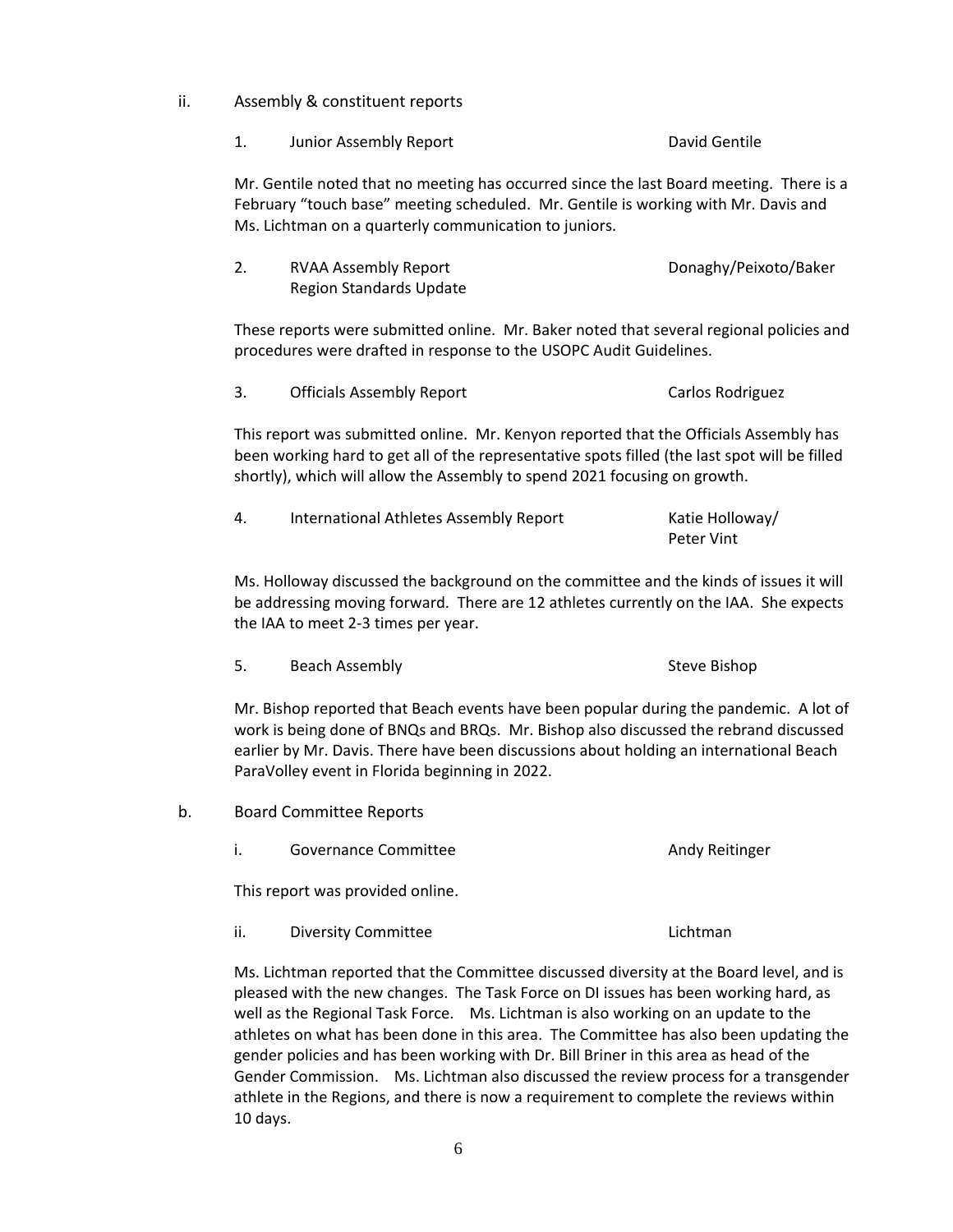- c. Future meetings **Reynaud Reynaud** 
	- i. May board meeting date (May 27, 2021) electronic
	- ii. Mid -year Region meeting dates
		- 1. RVA Meetings May
		- 2. USA Volleyball Hall of Fame Induction & Boyce Banquet cancelled
- d. 2021-24 Strategic Plan Chris Vadala

Operating Plan – metrics for evaluation of plan incorporation

Mr. Vadala's report was provided online. An updated report should be sent out in a couple of weeks. USAV has created 5 new goals, one for each strategic priority. These include (i) USAV to increase content and curriculum on improving athlete health and well-being, (ii) performance goals put together by Peter and the coaches, (iii) partner with external agency to work on DEI analysis and benchmarking, (iv) focus on operational efficiency of organization, and (v) increase engagement with members and fans across all digital platforms by 10 percent. Ms. Reynaud asked if the goals include other DEI goals. Mr. Vadala indicated that this is the case.

On the Operating Plan, the final draft is due from each department on February  $12<sup>th</sup>$ . Fourteen departments will be submitting plans.

For Future Key Strategies, if there is something that comes up down the road that would be worthwhile, this will be memorialized and there will be a placeholder for it.

Goals will be evaluated monthly by each department.

#### **IX. NEW BUSINESS**

#### **Upcoming board chair election process Reprinting the Second Reynaud**

#### Ms. Reynaud noted that there will be a new Chair this summer. She asked the Governance Committee to put together something on the process, which Ms. Reynaud read to the Board. This involved (i) nominations, (ii) sharing nominations with the Board, (iii) at the May meeting the election will be held, (iv) nominations from the floor are possible, (v) questions of the candidates, then (vi) ballots cast electronically through Simply Vote. Results would go to George Thompson, who will announce the new Board chair. Ms. King raised whether nominations from the floor are appropriate and could be awkward. Mr. Gentile agreed, and also suggested that candidates leave the room during the Q&A process so they cannot hear other candidates' answers. Mr. Baker noted that questions for candidates would be done separately. Ms. Reynaud asked if April 30<sup>th</sup> would be an appropriate day for nominees to declare whether they will be candidates. Mr. Gentile noted that, in case no candidate agrees to run, then nominations from the floor should be accepted.

Ms. Reynaud also noted that anyone up for re-election to the Board would have to be re-elected by April 30<sup>th</sup> so they could indicate their interest in running for Chair. Mr. Davis asked if the RVAA learned any lessons that would be helpful for USAV. Mr. Kenyon and guest Nancy Funk, who was invited to address the Board by Ms. Reynaud, discussed the RVAA process. Ms. King asked if the Board Chair needs to be independent. Ms. Reynaud noted that there is no requirement, but to get a grade of "exceeding" in this area, the Chair would have to be independent.

Mr. Reitinger addressed the issue of when the Chair takes office. The Governance Committee had previously put forward wording providing the Chair takes office immediately after election, which was voted down. Mr. Eldridge provided language that would call for the new Chair to take office when the current chair's term ends.